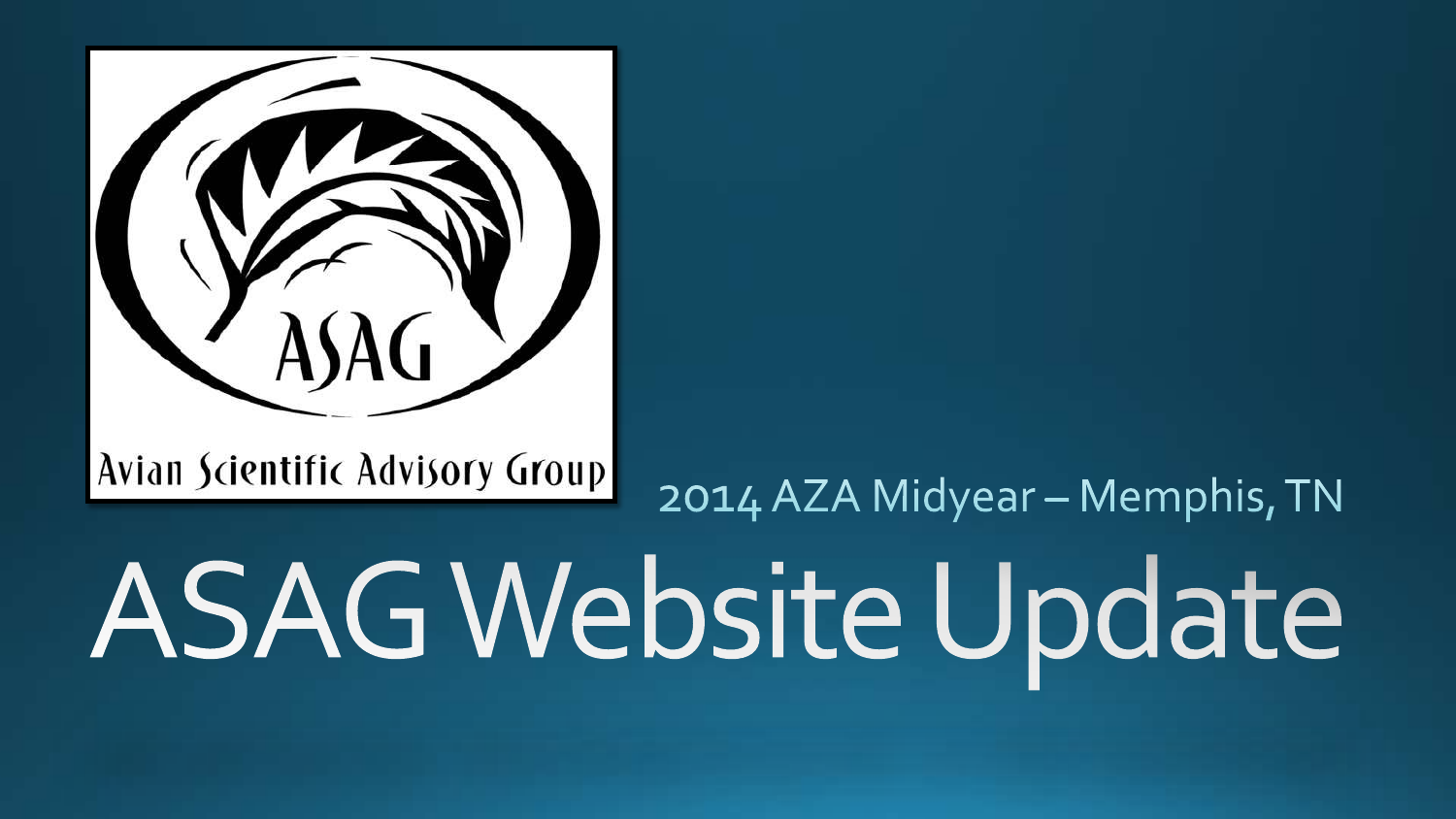## [http://www.aviansag.org](http://www.aviansag.org/)



Thank you to Topeka Zoo for their continued sponsorship of the ASAG website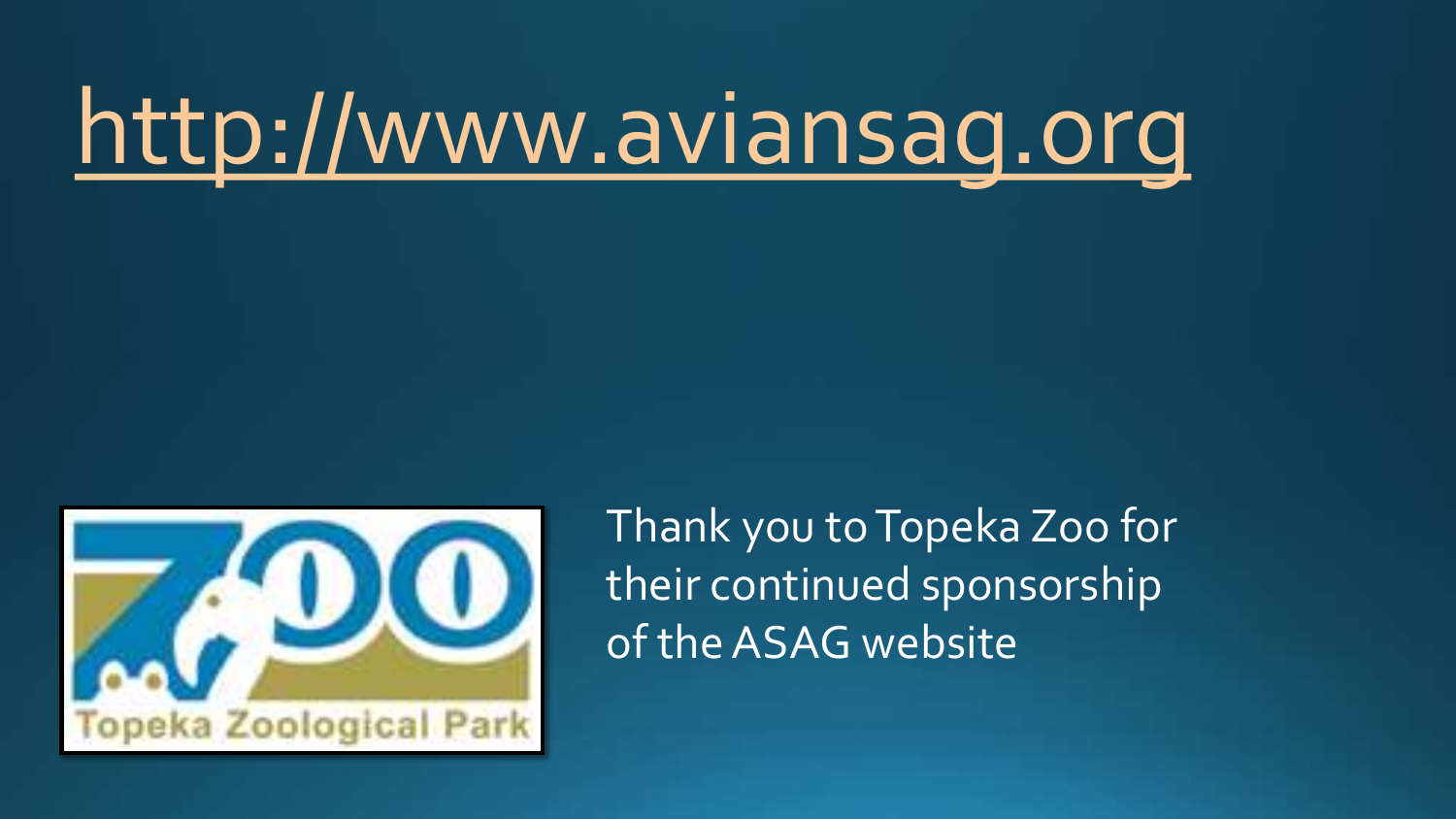

Welcome to the Avian Scientific

The mission of the Avian Scientific Advisory Group is to support

Zoo and Aquarium avian programs, conservation of bird species

**Advisory Group (ASAG)** 

#### **GET INVOLVED**

#### **RECENT UPDATES**

#### **Recent Workshops** Passerine Workshop Denver CO

- Oct. 12-14, 2012 AZA National
- Kansas City, MO Sept. 7-12, 2013
- AZA Mid-Year Charleston, SC April 6-12, 2013
- ASAG By-Laws: 2014 2013 Election Results
- Developing an Institutional **Flight Restriction Policy**

#### **UPCOMING EVENTS**

#### AZA Mid-Year Memphis, TN March 22-28, 2014

**AZA National** Orlando, FL Sept. 12-18, 2014

#### **NEWSLETTERS**

- Ratite TAG
- Penguin TAG
- **Charadriiformes TAG Kori Bustard SSP**
- 

#### **ASAG AVIAN REFERENCES**

- **Compatibility Database**
- Species Fact Sheets
- **Population Statistics Wildlife Rehabilitators**

#### and to serve as a resource on avicultural knowledge. **ASAG History**

ASAG started as an informal group of bird curators, keepers and other interested animal managers that gathered at AZA conferences to discuss avian issues. In 1988, the group put together two avian workshops at the AZA Central Regional conference. The goal of the workshops was to encourage dialogue between bird curators and field researchers on captive management practices. Workshops have been part of an AZA regional conference annually since 1988. More...

#### What ASAG Does

ASAG helps organize and assist bird curators, collection managers, and keepers to meet their husbandry, population management, conservation and education responsibilities by:

- . Organizing workshops on topics of particular interest to zoo or aguarium bird managers at one AZA regional conference each year. Facilitates selection of workshop topics and regional conference site.
- Acting as a liaison with: the AZA Board of Directors; WCMC; the AZA office of Legislative and Government affairs; the AZA Animal Welfare Committee; AAZK; SPMAG; IDMAG; Zoo Veterinarians; Zoo Registrars; the Ornithological Council of North America and others.
- · Organizing ASAG meetings at all AZA National conferences and at one AZA Mid-Year each year.
- Convening strategic planning workshops every 3 5 years for long-range planning.
- Managing a listserv for timely and efficient information exchange.



PDF.

#### **About Us**

ASAG emerged from shared goals of achieving joint excellence in avian management, providing focus on conservation, and responding to common challenges facing bird programs within AZA institutions. We pride ourselves on providing a forum where new people. ideas and visions are welcome and mentoring is valued. We work in a cooperative and mutually supportive fashion to achieve our long-term goals.

#### **More Information**



#### **Donate to ASAG**

Your donations support the zoo avian community's continuing efforts to learn. teach, and share information

#### **SUPPLIER INDEX**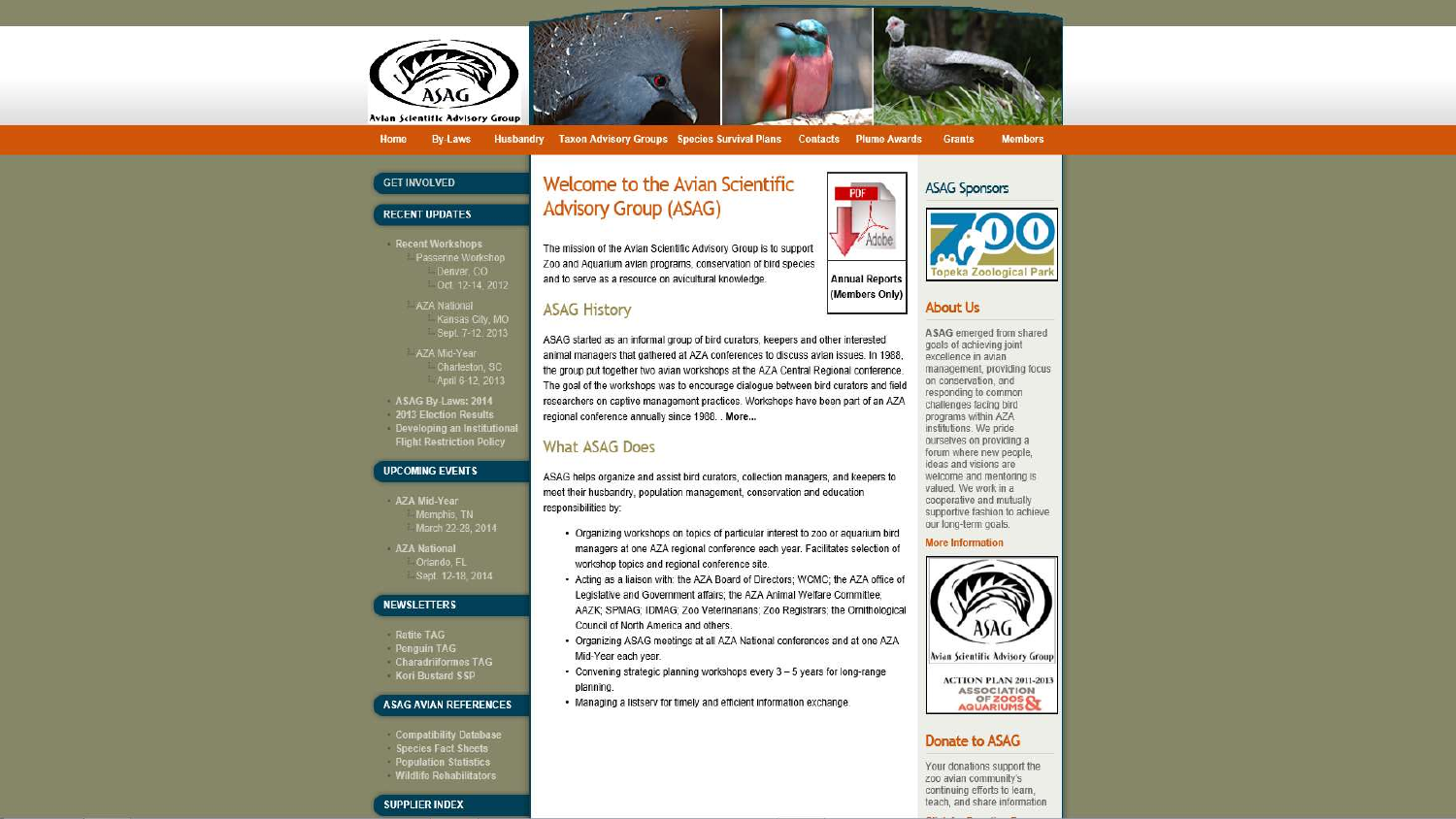### Website Statistics - 2013 thru Current

Total Number of Website Hits: 145,605 (35,341 so far in 2014)

Unique IP Addresses: 11,531 (2,970 so far in 2014)

Total of Information Accessed: 66.02 GB (18.69 so far in 2014)

Total Number of Countries Represented: 118 Countries (51 so far in 2014)

Most Frequent Countries Accessing Site: 2013 –United States, Ukraine, Great Britain, Spain, Netherlands, Canada 2014 – United States, Ukraine, Great Britain, China, Netherlands, Canada

Total Website Content: 17.92 Gigabytes

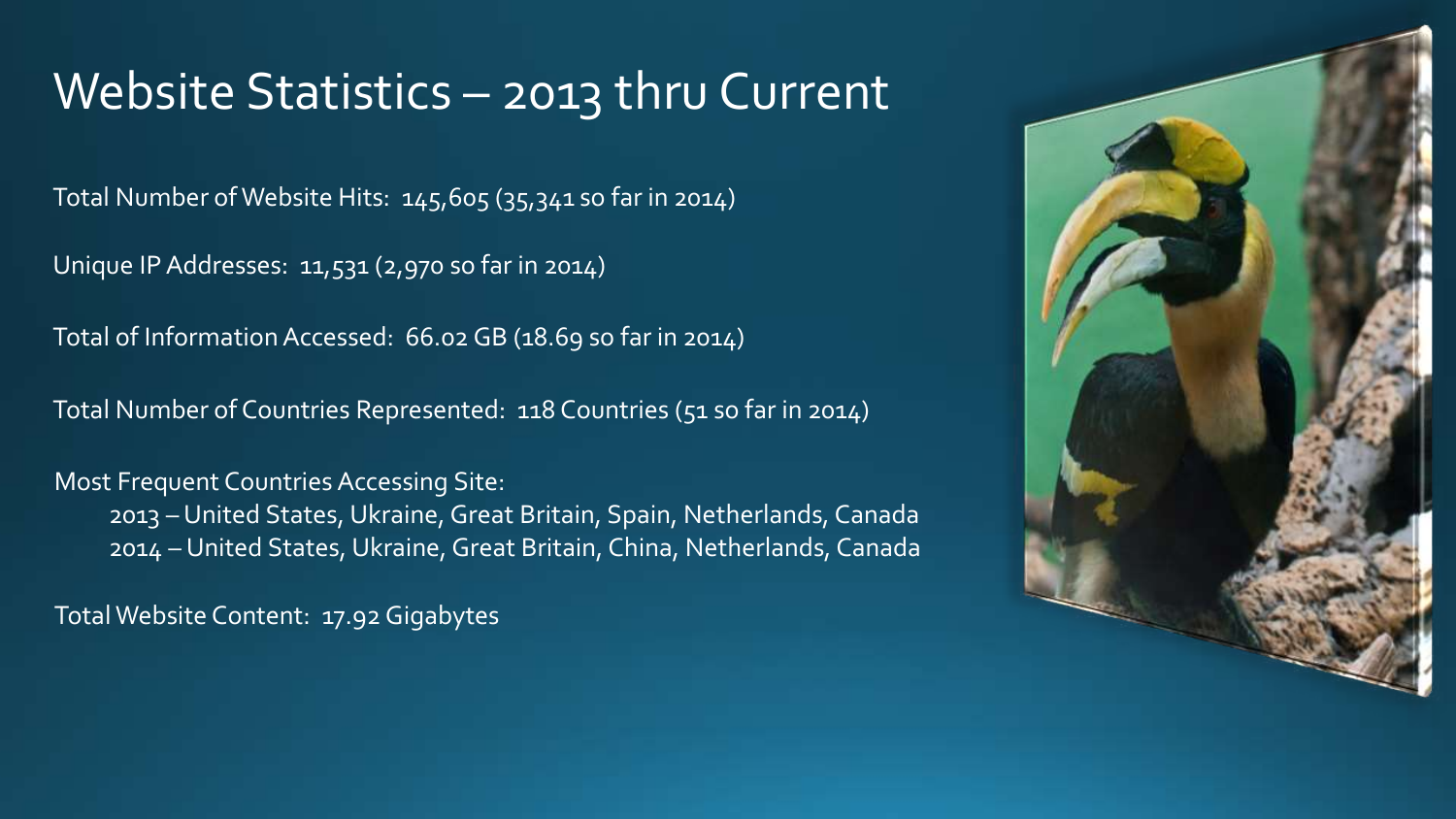ASAG Species Fact Sheets Completed and Uploaded to the Site Rhea Emu Saddle-billed Stork Marabou Stork Chilean Flamingo Mauritius Pink Pigeon Pheasant Pigeon Jambu Fruit Dove Mariana Fruit Dove Emerald (Green-winged) Dove

\* Many more are in the works through TAGs and will be posted soon

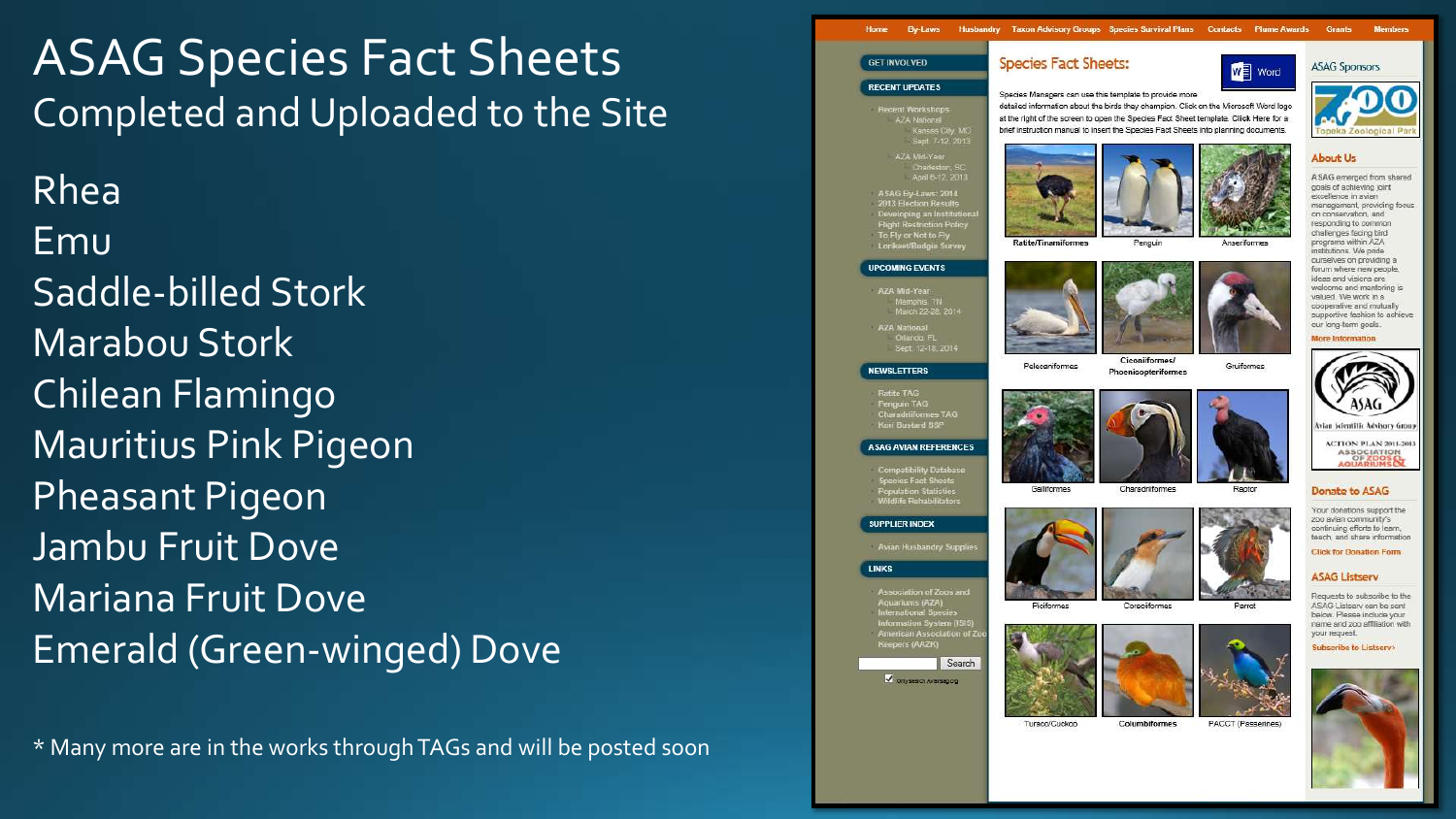| Order:<br><b>Scientific Name:</b>                                                                                                          | <b>Columbiformes</b><br>Ptilinopus Jambu            |             |                          | Family:<br><b>Common Name:</b> |                        | Columbidae<br>Jambu Fruit Dove                                                                                     |
|--------------------------------------------------------------------------------------------------------------------------------------------|-----------------------------------------------------|-------------|--------------------------|--------------------------------|------------------------|--------------------------------------------------------------------------------------------------------------------|
| AZA Management:                                                                                                                            | □<br>Green                                          | ⊠           | Vellow                   |                                | п<br>Red               | п<br><b>None</b>                                                                                                   |
| Photo (Male):                                                                                                                              |                                                     |             |                          |                                | Photo (Female):        |                                                                                                                    |
| NATURAL HISTORY:                                                                                                                           |                                                     |             |                          |                                |                        |                                                                                                                    |
|                                                                                                                                            |                                                     |             |                          |                                |                        |                                                                                                                    |
|                                                                                                                                            | Europe<br>Africa                                    | $\Box$<br>□ | Asia<br>Australia        | ⊠<br>$\Box$                    | North America<br>Other | □<br>Neotropical<br>western Java, and the countries of<br>Thailand and Malaya.                                     |
|                                                                                                                                            | Forest<br>Riverine                                  | ⊠<br>П      | Desert<br>Montane        | $\Box$<br>$\Box$               | Grassland<br>Other     | T.<br>Indonesian islands of Sumatra and<br>П<br>Coastal<br>$\mathcal{L}^{\mathcal{A}}$<br>Click here to entertext: |
|                                                                                                                                            | Diurnal<br>⊠                                        | Crepuscular | $\Box$                   | Nocturnal                      | □                      | Other<br>Click here to enter text.                                                                                 |
|                                                                                                                                            | To 70°F<br>To $30^\circ$ F                          | □<br>п      | To 60°F<br>To 20°F       | П<br>п                         | To 50°F<br>Other       | ⊠<br>To $40^{\circ}$ F<br>Click here to enter text.                                                                |
|                                                                                                                                            | To $30^\circ$ F<br>To 110°F                         | □<br>$\Box$ | To $50^\circ$ F<br>Other | п<br>Click here to entertext.  | To $70^\circ$ F        | □<br>$To 90^{\circ}F$                                                                                              |
|                                                                                                                                            | Frugivore<br>Nectivore                              | ⊠<br>П      | Carnivore<br>Omnivore    | □<br>П                         | Piscivore<br>Folivore  | □<br>⊠<br>$\Box$<br>Insectivore<br>$\Box$<br>$\Box$<br>Other (Add Below)<br>89                                     |
|                                                                                                                                            | <b>Captive Dietary Needs:</b><br>and vegetable mix. |             |                          |                                |                        | In captivity the institutions that hold this species commonly feed a softbill pellet and an assorted fruit         |
| Geographic<br>Range:<br>Habitat:<br>Circadian Cycle:<br>Cold Tolerance:<br><b>Heat Tolerance:</b><br>Diet:<br>Life Expectancy in the Wild: |                                                     | Males:      | 4-6 years                |                                |                        | Females:<br>4-6 years                                                                                              |

|                                                 |                |                                                                                                                                                                                                                                                      |           |                      | can live up to 17 years                               |                     |                                                                                                 | can live up to 17 years                                                                                                                                                                                                                       |
|-------------------------------------------------|----------------|------------------------------------------------------------------------------------------------------------------------------------------------------------------------------------------------------------------------------------------------------|-----------|----------------------|-------------------------------------------------------|---------------------|-------------------------------------------------------------------------------------------------|-----------------------------------------------------------------------------------------------------------------------------------------------------------------------------------------------------------------------------------------------|
| <b>BREEDING INFORMATION:</b>                    |                |                                                                                                                                                                                                                                                      |           |                      |                                                       |                     |                                                                                                 |                                                                                                                                                                                                                                               |
| Age at Sexual Maturity:                         |                | Males:                                                                                                                                                                                                                                               |           | As early as 6 months |                                                       | Females:            |                                                                                                 | As early as 6 months                                                                                                                                                                                                                          |
| Courtship Displays:                             |                |                                                                                                                                                                                                                                                      |           |                      | often be observed sitting closely together.           |                     | The male will be observed calling to the female, the male and female will                       |                                                                                                                                                                                                                                               |
| Nest Site Description:                          |                |                                                                                                                                                                                                                                                      |           |                      |                                                       |                     | They do not make much of a nest, they are typically given some sort of                          | platform to lay their eggs on. A 6"x 6" platform with a 1" edge will provide a<br>suitable nest site. They will nest on large palm leaves, in planter boxes and<br>even on upside down milk crates. They nest height can vary from 2' to 20'. |
| <b>Clutch Size, Egg Description:</b>            |                | They will lay only 1 egg                                                                                                                                                                                                                             |           |                      |                                                       |                     |                                                                                                 |                                                                                                                                                                                                                                               |
| <b>Incubation Period:</b>                       | 17-19 days     |                                                                                                                                                                                                                                                      |           |                      | <b>Fledgling Period:</b>                              |                     | As young as 10 days                                                                             |                                                                                                                                                                                                                                               |
| Parental Care:                                  | night.         |                                                                                                                                                                                                                                                      |           |                      |                                                       |                     | Both male and female incubate and care for the young. It has been observed that                 | males will typically incubate during the day time and the female incubates during the                                                                                                                                                         |
| Chick Development:                              |                |                                                                                                                                                                                                                                                      |           |                      | grow to its adult size and develop its adult plumage. |                     | The jambu fruit dove chick is completely altricial but develops quickly being fully             | feathered and capable of flight at 10 days old. It will take 4-6 months for the chick to                                                                                                                                                      |
| CAPTIVE HABITAT INFORMATION:                    |                |                                                                                                                                                                                                                                                      |           |                      |                                                       |                     |                                                                                                 |                                                                                                                                                                                                                                               |
| Social Structure in the Wild:                   |                | while feeding.                                                                                                                                                                                                                                       |           |                      |                                                       |                     | Forms monogamous pairs in breeding ranges but can be found in flocks                            |                                                                                                                                                                                                                                               |
| Social Structure in Captivity:                  |                | pairs can be housed.                                                                                                                                                                                                                                 |           |                      |                                                       |                     |                                                                                                 | This species can be kept in pairs or single sex flocks. In large flights multiple                                                                                                                                                             |
| Minimum Group Size:                             | $1 - 2$ pairs  |                                                                                                                                                                                                                                                      |           |                      |                                                       | Maximum Group Size: |                                                                                                 | 6 of single sex flock                                                                                                                                                                                                                         |
| Compatible in<br><b>Mixed Species Exhibits:</b> | Yes            |                                                                                                                                                                                                                                                      | Comments: |                      | mates.                                                |                     | This species does quite well in a mix species<br>exhibit. They are a very calm species and have | never been known to cause any issues with cage                                                                                                                                                                                                |
| Optimal Habitat Size:                           | them to breed. | They are a very versatile species being<br>able to utilize exhibit space from large<br>free flight exhibits to small 6'x6'<br>exhibits. They seem to breed best in<br>holding cages due to the fact that<br>there is a higher focus on trying to get |           |                      |                                                       |                     |                                                                                                 |                                                                                                                                                                                                                                               |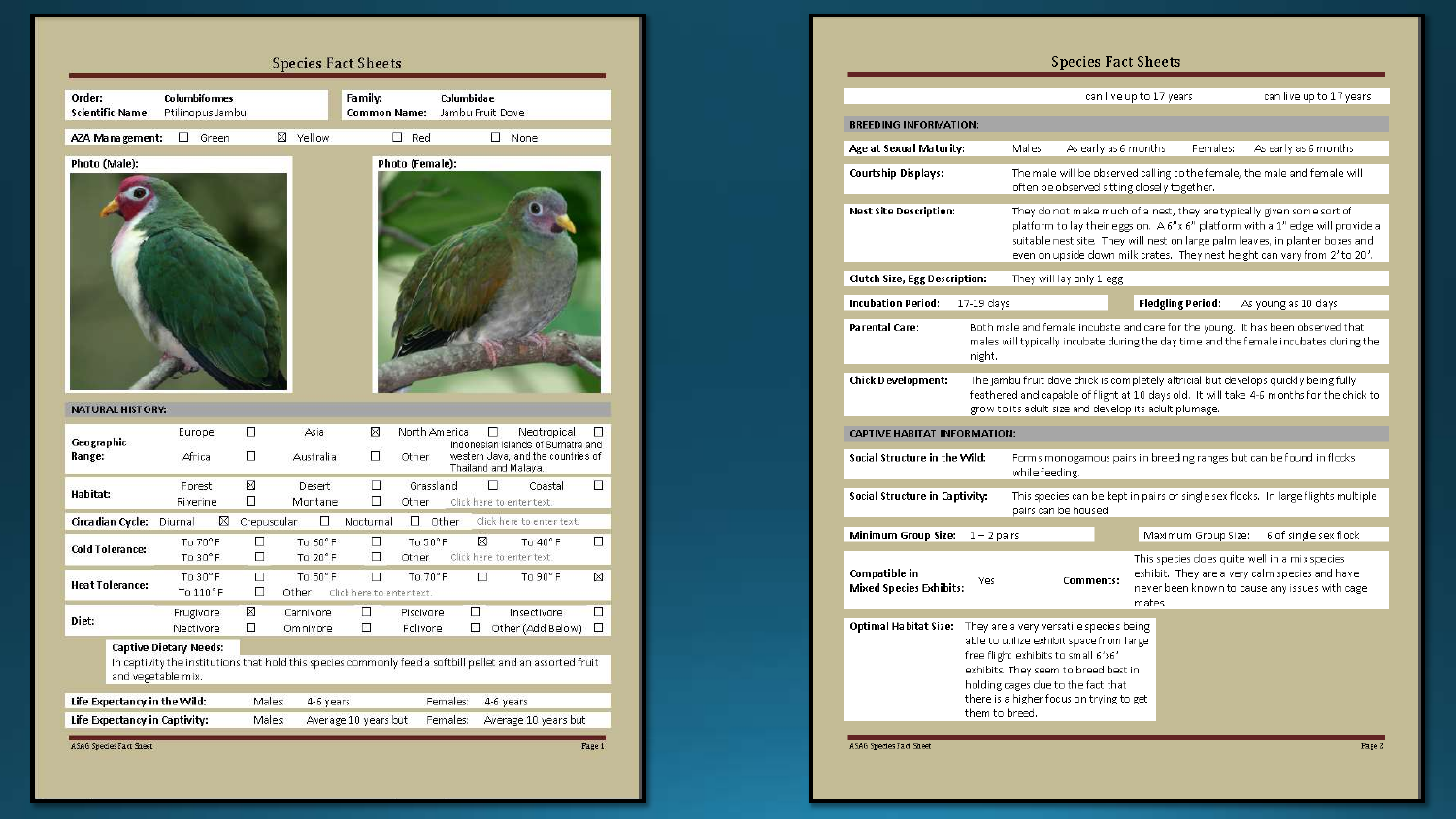#### **GET INVOLVED**

#### **RECENT UPDATES**

**Recent Workshops AZA Nationa** Kansas City, MO Sept. 7-12, 2013

> AZA Mid-Year Charleston SC April 6-12, 2013

ASAG By Laws: 2014

2013 Election Results

Developing an Institutiona

**Flight Restriction Policy** 

To Fly or Not to Fly

Lorikeet/Budgie Survey

#### **UPCOMING EVENTS**

AZA Mid-Year Memphis, TN March 22-28, 2014

**AZA National** Orlando, FL Sept. 12-18, 2014

#### **NEWSLETTERS**

Ratite TAG

- Penguin TAG **Charadriformes TAG**
- Kori Bustard SSP

#### **ASAG AVIAN REFERENCES**

**Compatibility Database** 

Species Fact Sheets **Population Statistics** 

**Wildlife Rehabilitators** 

#### **SUPPLIER INDEX**

**Avian Husbandry Supplies** 

#### **IINKS**

Association of Zoos and Aquariums (AZA) International Species Information System (ISIS) **American Association of Zo** Keepers (AAZK)



Supplier Index\*

**Incubation Supplies** 



**Thermometers** 



**Bands** 



**Nets / Capture Supplies** 



**Caging Materials** 





Scales

**Brooders / Hand-rearing Supplies** 



**Nest Boxes and Nest Supplies** 

**Falconry / Telemetry** 

**Aviary Substrate** 







#### **About Us**

ASAG emerged from shared goals of achieving joint excellence in avian management, providing focus on conservation, and responding to common challenges facing bird programs within AZA institutions. We pride ourselves on providing a forum where new people ideas and visions are velcome and mentoring is valued. We work in a cooperative and mutually supportive fashion to achieve our long-term goals.

#### **More Information**



**ACTION PLAN 2011-2013 ASSOCIATION** OF ZOOS

#### **Donate to ASAG**

Your donations support the zoo avian community's continuing efforts to learn. teach, and share information

#### **Click for Donation Form**

#### **ASAG Listserv**

Requests to subscribe to the ASAG Listserv can be sent below. Please include your name and zoo affiliation with your request.

**Subscribe to Listserv>** 

## Supplier Index

Accessed approximately 3, 400 times during 2013 by 792 unique IP addresses

Additional categories currently being developed include: \* Aviary Substrate Materials \* Cameras/DVR Equipment

Future changes will increase the usability by incorporating a design more typical of an online marketplace to showcase supplies.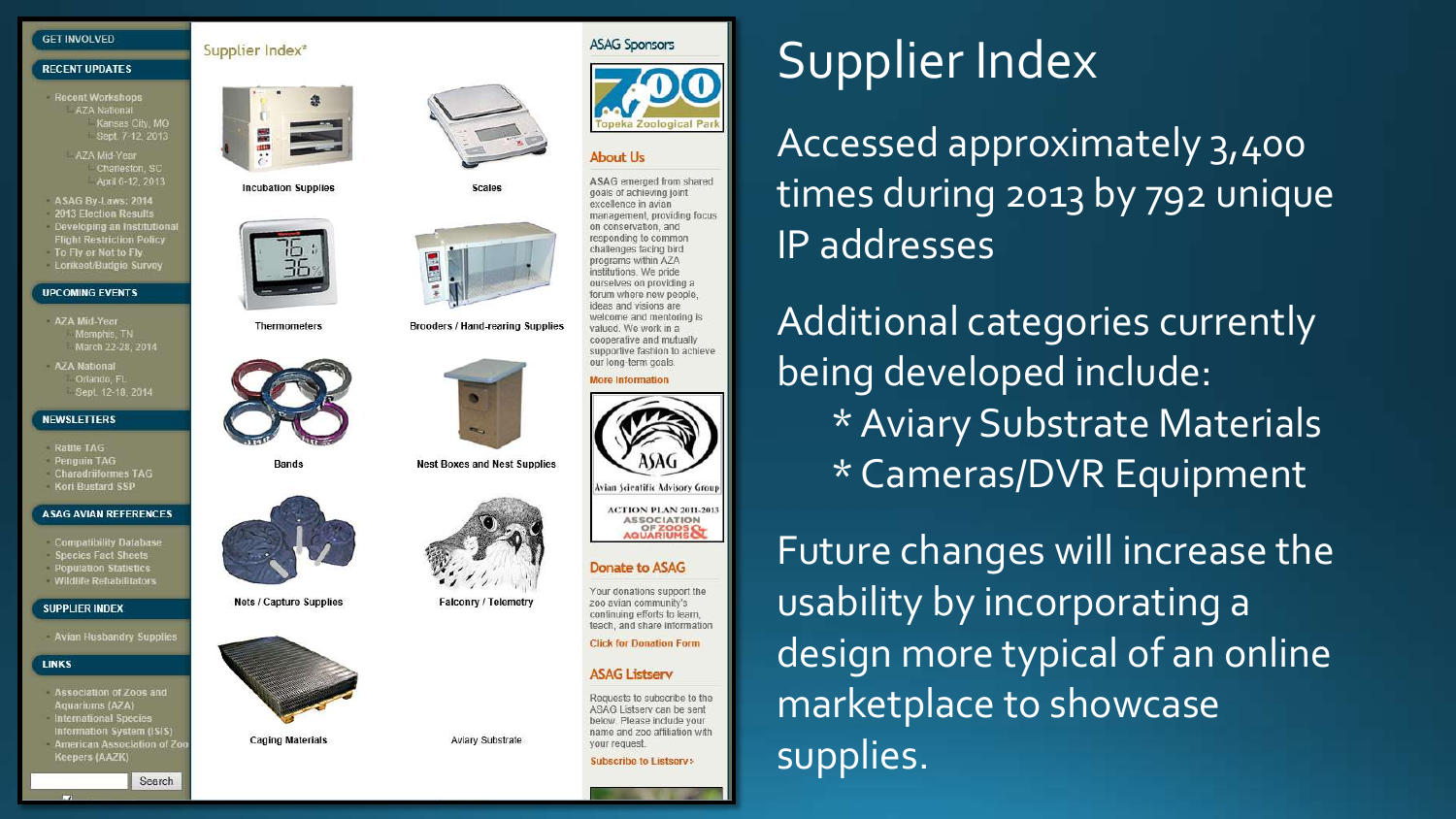## Added during 2013 and Early 2014:

Population Statistics Worksheets – Robert Webster Species Fact Sheet Section Wildlife Rehabilitators Section Compatibility Database – Sprina Liu CharadriiformesTAG Newsletter – First Edition Published New Editions of Penguin TAG Newsletter and Ratite TAG Newsletter 2013 Midyear Conference Proceedings – Charleston, SC AZA Flight Restriction Statement Presentation of "To Fly or Not to Fly" Lorikeet / Budgie Aviary Questionnaire Responses – Kelly Vineyard